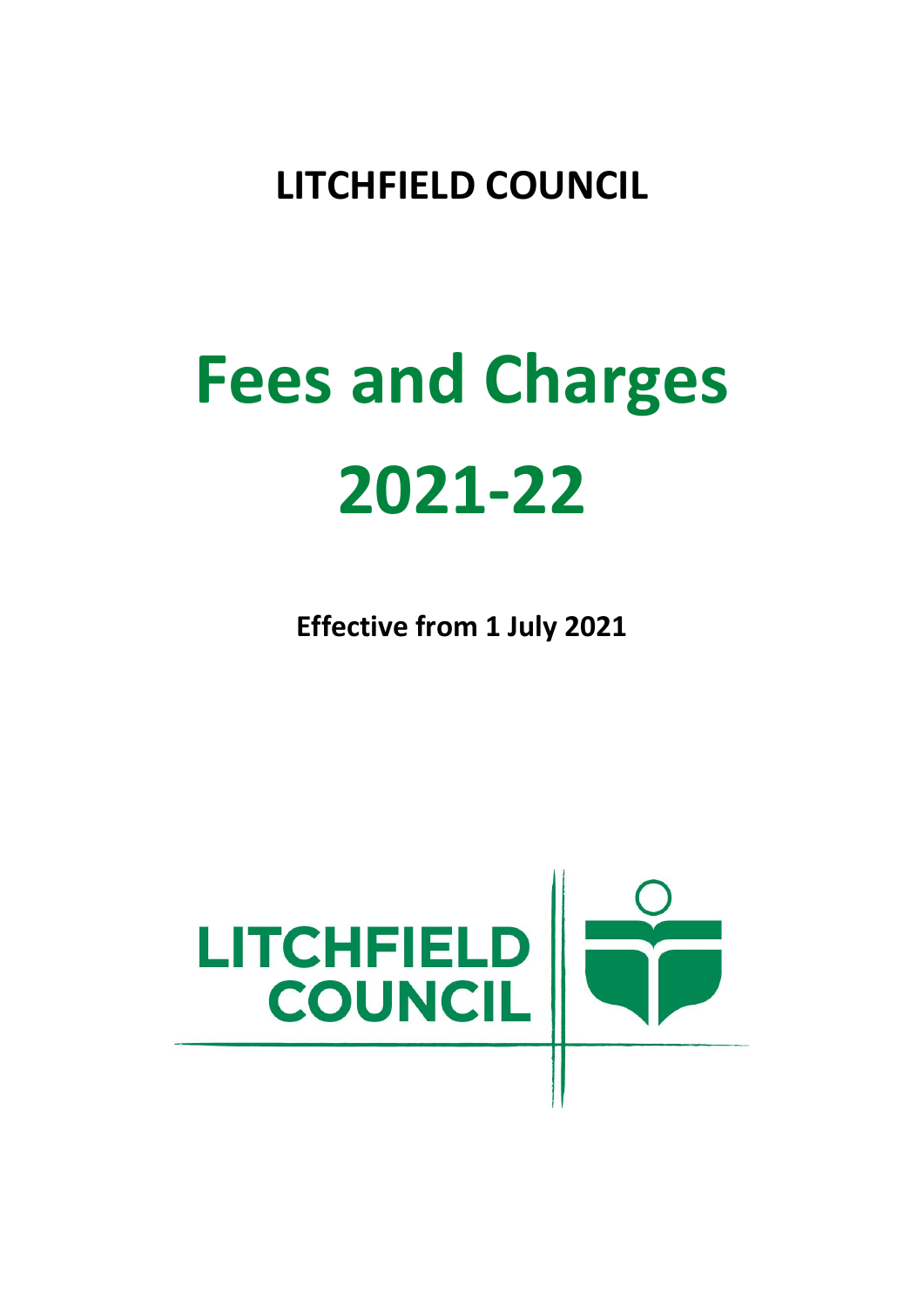# **CONTENTS**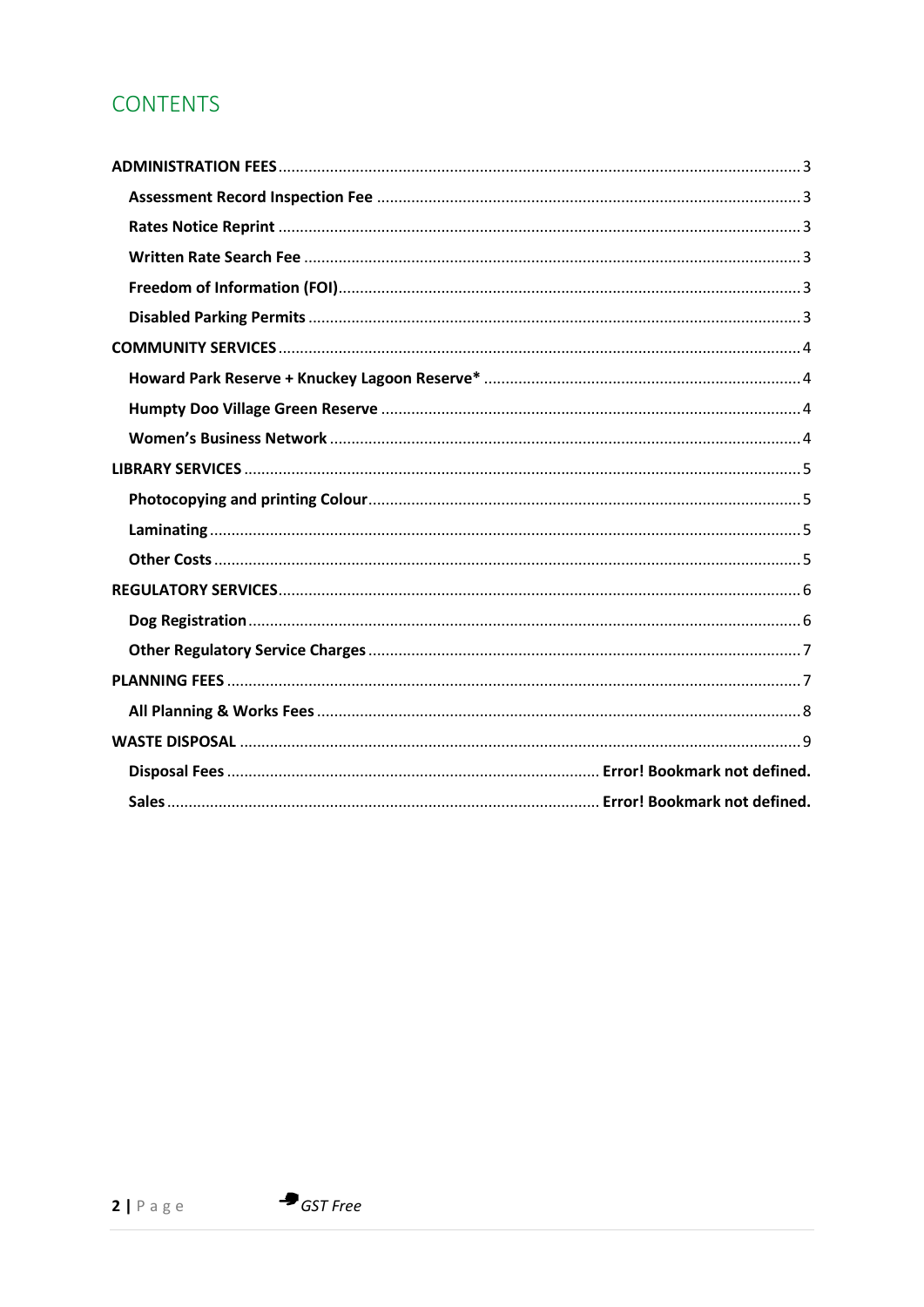# <span id="page-2-0"></span>ADMINISTRATION FEES

<span id="page-2-1"></span>

| <b>Assessment Record Inspection Fee</b>                                                                                                        |           |
|------------------------------------------------------------------------------------------------------------------------------------------------|-----------|
| Pursuant to Section 152(4) of the Local Government Act, inspection of an<br>assessment record is free of charge at the Councils public office. | No charge |

#### <span id="page-2-2"></span>**Rates Notice Reprint**

| Current year rates reprint for any zoning |       |
|-------------------------------------------|-------|
| Prior year rates reprint for any zoning   | 30.00 |

#### <span id="page-2-3"></span>**Written Rate Search Fee**

| A charge for each "Certificate of Liabilities" pursuant to Section 256 of the | 80.00 |
|-------------------------------------------------------------------------------|-------|
| Local Government Act will be levied for the furnishing of written             |       |
| information of details from the Rate Book. This information will only be      |       |
| supplied upon receipt of the required sum together with the written           |       |
| request in the required format.                                               |       |

#### <span id="page-2-4"></span>**Freedom of Information (FOI)**

| FOI - Information Request (non-personal information) |         |  |
|------------------------------------------------------|---------|--|
|                                                      | 30/hour |  |

#### <span id="page-2-5"></span>**Disabled Parking Permits**

| Parking Permit for Disabled Persons |  |
|-------------------------------------|--|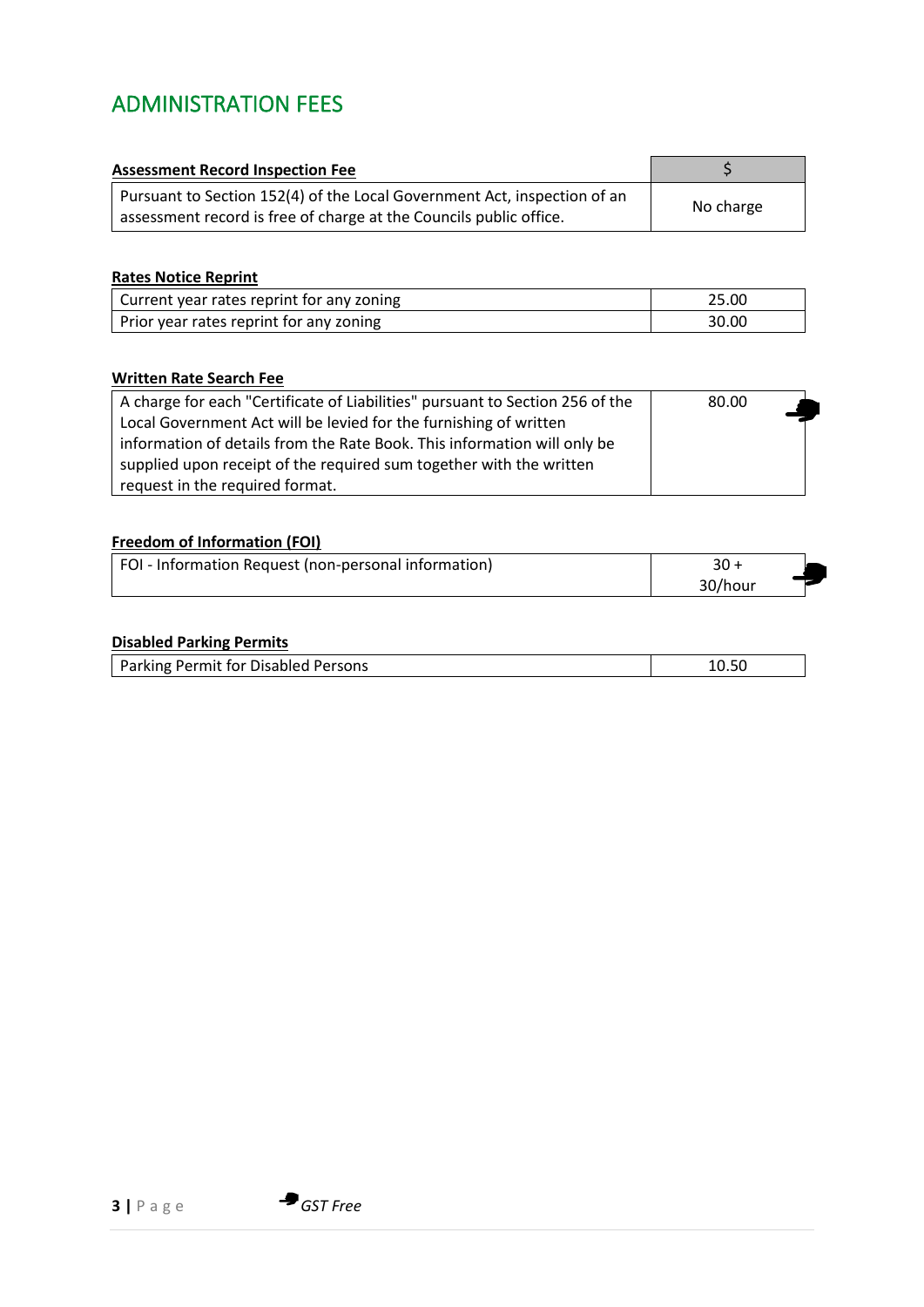# <span id="page-3-0"></span>COMMUNITY SERVICES

#### <span id="page-3-1"></span>**Howard Park Reserve + Knuckey Lagoon Reserve\***

| Community Organisations (non-profit) |               |
|--------------------------------------|---------------|
| Room Hire - Casual (per hour)        | 22.05         |
| Room Hire - Full Day (8 hours)       | 143.85        |
| <b>Bond for Functions</b>            | 364.35        |
| Key Deposit                          | 52.50 per key |
| Oval Hire - Casual (per hour)        | 11.55         |
| Oval Hire - Full Day (8 hours)       | 72.45         |

#### *Commercial / Government*

| Room Hire - Casual (per hour)  | 28.35  |
|--------------------------------|--------|
| Room Hire - Full Day (8 hours) | 220.50 |

#### *Permanent Rates (only applicable to Howard Park Reserve)*

| External Sheds (per annum)     | 1,102.50 |
|--------------------------------|----------|
| External Buildings (per annum) | 1,874.25 |
| Internal Rooms (per annum)     | 1,102.50 |

\* Long-term user groups of Knuckey Lagoon Reserve will be charged at 50% of normal fee.

#### <span id="page-3-2"></span>**Humpty Doo Village Green Reserve**

| Room Hire - Casual (per hour)                               | 25.00  |
|-------------------------------------------------------------|--------|
| Room Hire - Half Day (4 hours)                              | 150.00 |
| Room Hire - Full Day (8 hours)                              | 350.00 |
| Room Hire - Full Day (including set up time the day before) | 500.00 |
| <b>Bond for Functions</b>                                   | 500.00 |
| Outdoor Space (Park) Hire – Casual (per hour)               | 15.00  |

#### <span id="page-3-3"></span>**Women's Business Network**

| Attendance to Women's Business Network Functions | 33.00 |
|--------------------------------------------------|-------|
|--------------------------------------------------|-------|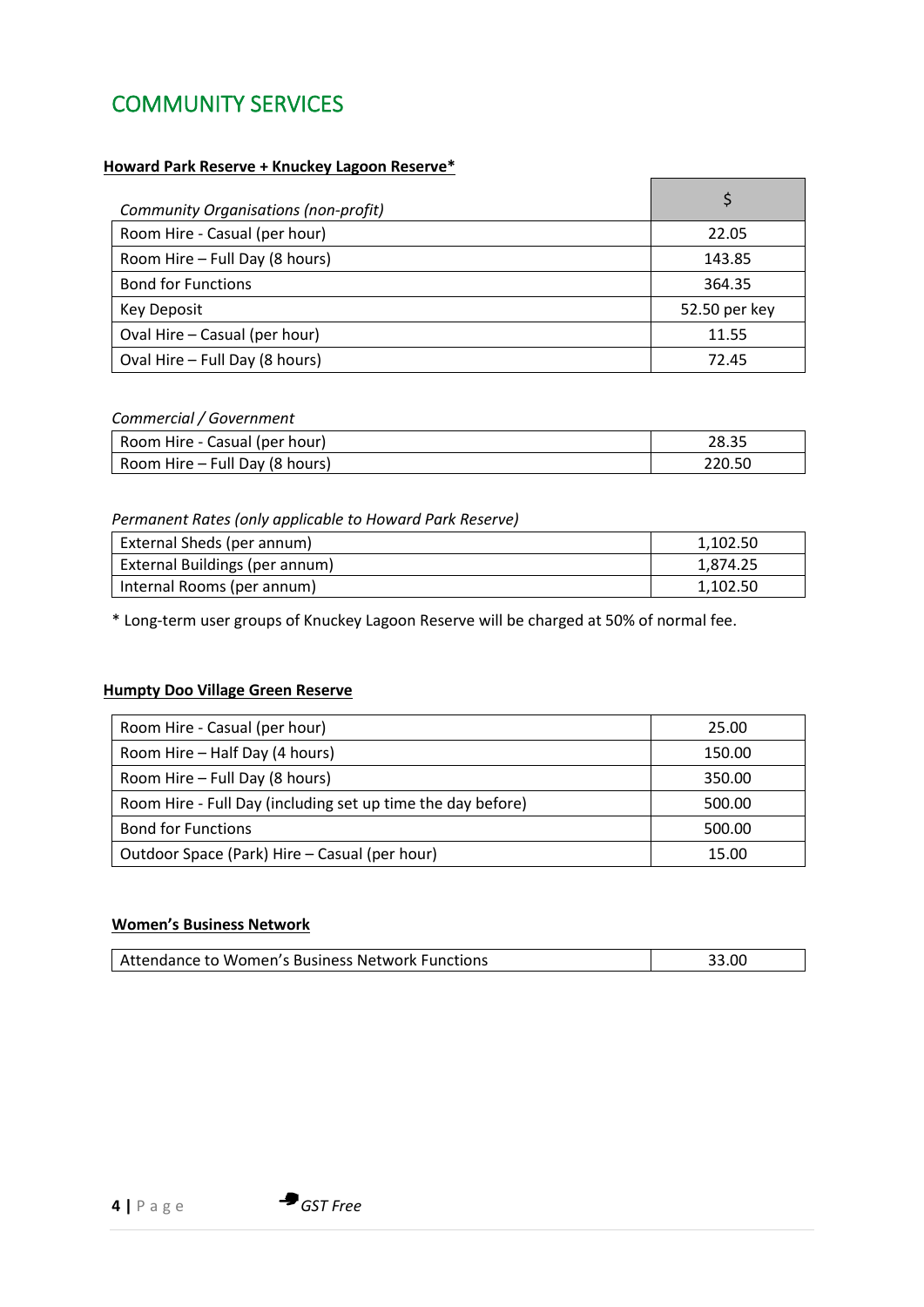## <span id="page-4-0"></span>LIBRARY SERVICES

| <b>Photocopying and printing Black and White</b> |      |
|--------------------------------------------------|------|
| A4 single                                        | 0.20 |
| A4 double                                        | 0.40 |
| A3 single                                        | 0.30 |
| A3 double                                        | 0.60 |

#### <span id="page-4-1"></span>**Photocopying and printing Colour**

| A4 single | 1.00 |
|-----------|------|
| A4 double | 2.00 |
| A3 single | 1.50 |
| A3 double | 3.00 |

#### <span id="page-4-2"></span>**Laminating**

| A4  | 2.00 |
|-----|------|
| 7NJ | 4.00 |

#### <span id="page-4-3"></span>**Other Costs**

| Membership Card Replacement                                              | 2.50 |
|--------------------------------------------------------------------------|------|
| Replacement of lost / damaged items (in addition to cost of replacement) | 2.20 |

Note: scanning and usage of public computer is free of charge.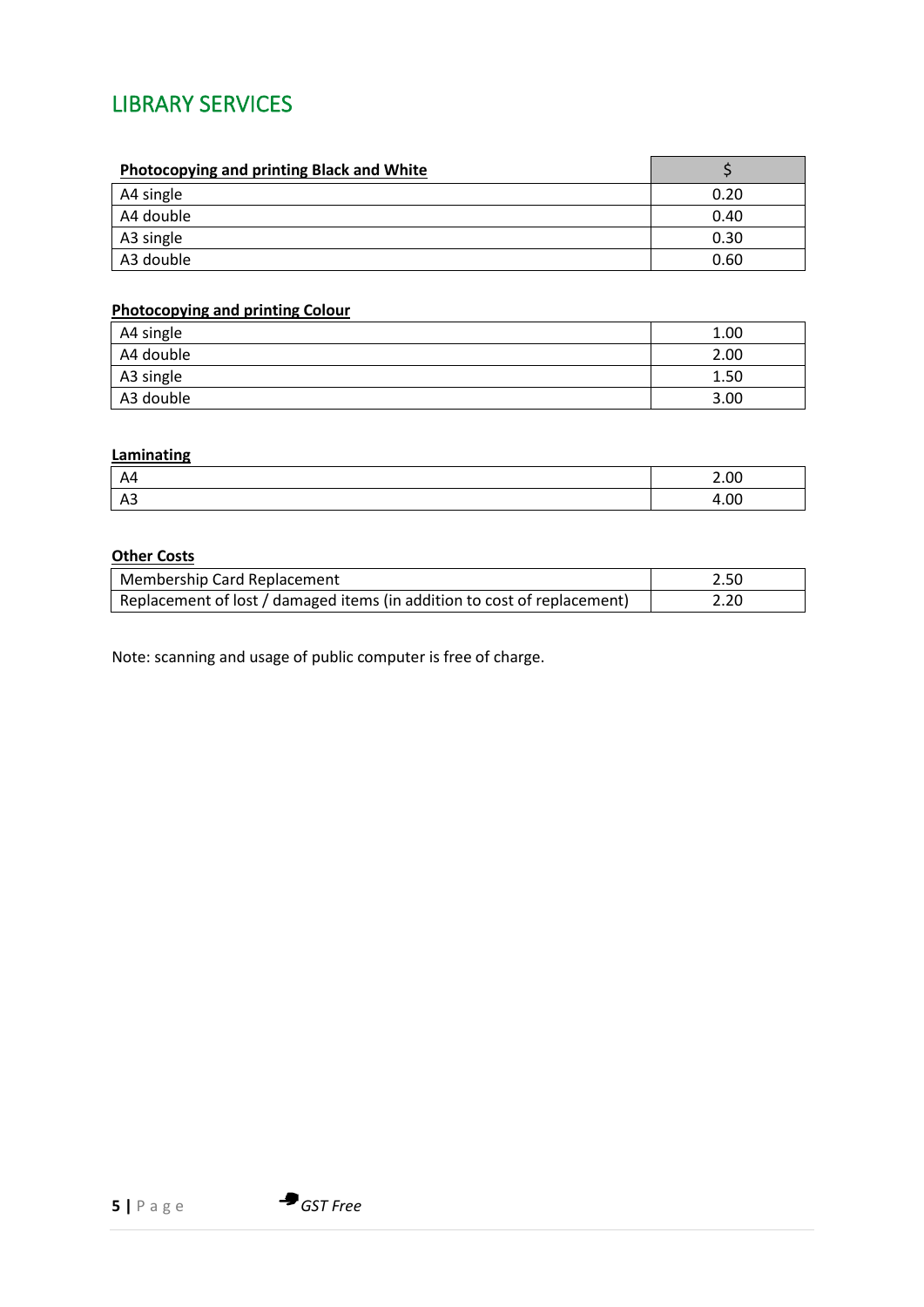# <span id="page-5-0"></span>REGULATORY SERVICES

<span id="page-5-1"></span>

| <b>Dog Registration</b>                                                                     | \$        |
|---------------------------------------------------------------------------------------------|-----------|
| Entire Dog Annual Registration (Includes Microchip for new registrations) <sup>1,5,7</sup>  | 87.15     |
| Entire Dog Annual Concession Registration <sup>1,5,7,10</sup>                               | 46.20     |
| Desexed Dog Annual Registration (Includes Microchip for new registrations) <sup>1,5,7</sup> | 21.00     |
| Dog Annual Registration - First year free from Rehoming Organisation <sup>1,2,5,7</sup>     | No charge |
| Declared Dangerous Dog Annual Registration <sup>1,5,7</sup>                                 | 289.80    |
| Desexed Dog Annual Concession Registration <sup>1,5,7,10</sup>                              | 10.50     |
| Registered Breeder Annual Registration <sup>1,3,5,7</sup>                                   | 46.20     |
| Puppies under 6 months at 1 September 2021 Annual Registration                              | No charge |
| Reciprocal Registration from approved Councils <sup>4</sup>                                 | No charge |
| Working Dog Registration <sup>8</sup>                                                       | No charge |
| Assistance Dog Registration <sup>9</sup>                                                    | No charge |
| Desexed Dog Lifetime Registration <sup>6</sup>                                              | 105.00    |
| Desexed Dog Lifetime Concession Registration <sup>6</sup>                                   | 52.50     |

<sup>1</sup> Registration period is from 1 September to 31 August.

<sup>2</sup> Rehoming Organisations include PAWS Darwin, RSPCA and Top End Rehoming Group.

<sup>3</sup> Registered Breeders must be current members of Dogs NT Breeders.

<sup>4</sup>Up to 1-year free equivalent registration to end of registration period from City of Darwin, City of Palmerston, Coomalie Council, Wagait Shire Council and Belyuen Community Government Council. <sup>5</sup> New registrations received from 1 July to 31 August will receive current and the following registration period.

6 Lifetime Registration purchase prior to 30 June 2020 will remain valid.

 $<sup>7</sup>$  Refunds available on request for deceased animals within 6 months of 1 September.</sup>

<sup>8</sup> Working Dog owners will be required to provide evidence that they are carrying on a business of primary production.

<sup>9</sup> Assistance Dog owners will be required to provide evidence they have been trained by a recognised assistance dog training institution.

 $10$  Concession applies to pensioners who are eligible to obtain a concession on their rates.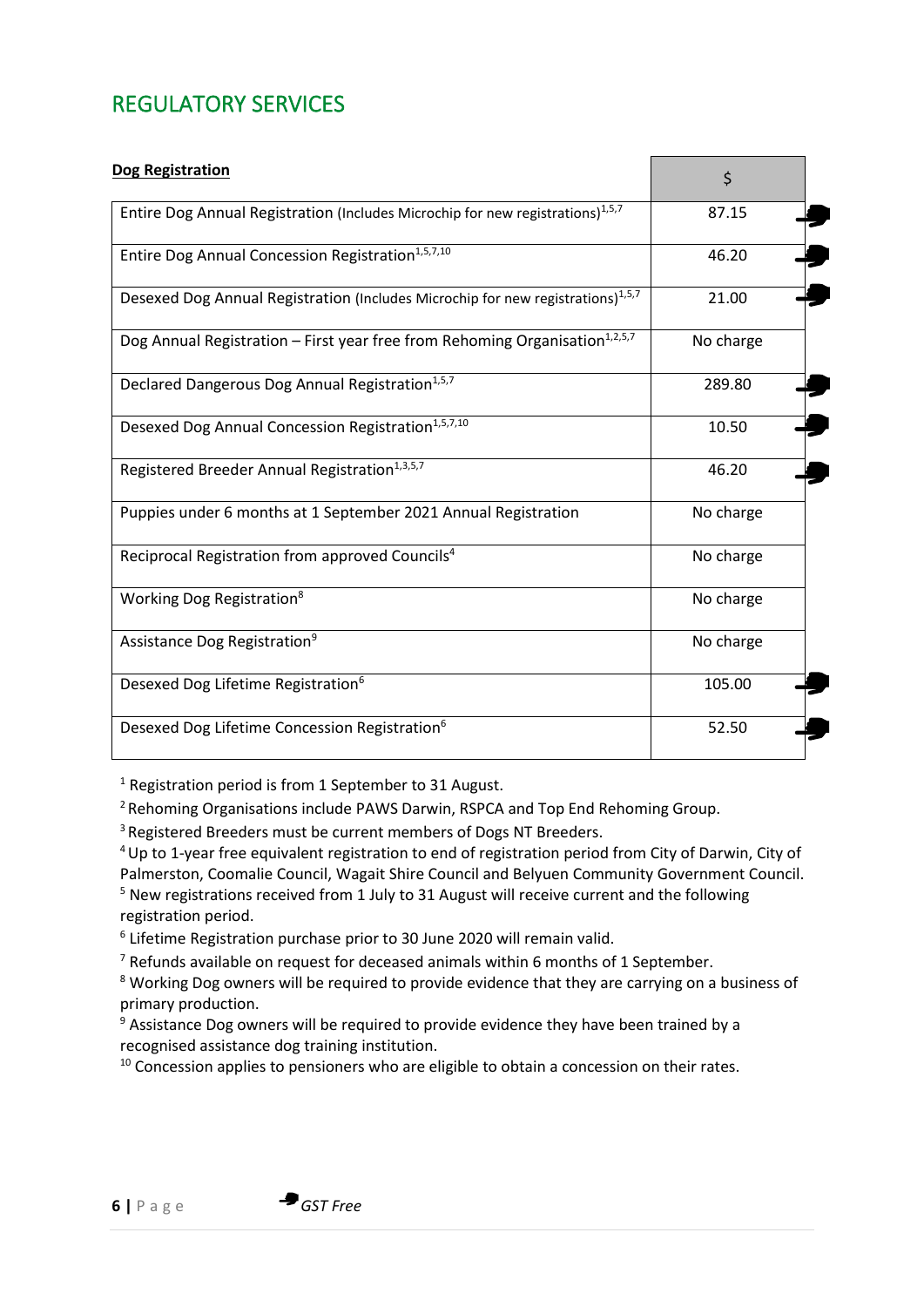<span id="page-6-0"></span>

| <b>Other Regulatory Service Charges</b>                                         | \$                                              |
|---------------------------------------------------------------------------------|-------------------------------------------------|
| Microchip - not associated with registrations fee                               | 37.00                                           |
| Microchip (Concession for Pensioners) - not associated with registration<br>fee | 25.00                                           |
| Replacement registration tags - per tag                                         | 9.00                                            |
| Pound Release Fee - per impound                                                 | 170.00                                          |
| Pound daily maintenance fee (first 72 hours)                                    | 29.00                                           |
| Pound daily maintenance fee (after 72 hours)                                    | 58.00                                           |
| Dispose of dead animal/dog                                                      | 115.00                                          |
| Surrender Fee - fee per dog                                                     | 115.00                                          |
| Seizure Fee - fee per dog                                                       | 115.00                                          |
| Hire of animal trap - fee per week                                              | 23.00                                           |
| Hire of animal trap - fee per month                                             | 70.00                                           |
| Delivery & Pick Up of Animal trap                                               | 23.00                                           |
| Cage animal trap (bond)                                                         | 100.00                                          |
| Hire Barking collar fee - fee per month                                         | 23.00                                           |
| Barking collar (bond)                                                           | 100.00                                          |
| Abandoned Vehicle Release Fee                                                   | 290.00                                          |
| Infringement Reminder Letter                                                    | Determined by<br><b>Fines Recovery</b><br>Funds |
| Infringement Penalty Unit                                                       | Determined by<br><b>Fines Recovery</b><br>Funds |

# <span id="page-6-1"></span>PLANNING FEES

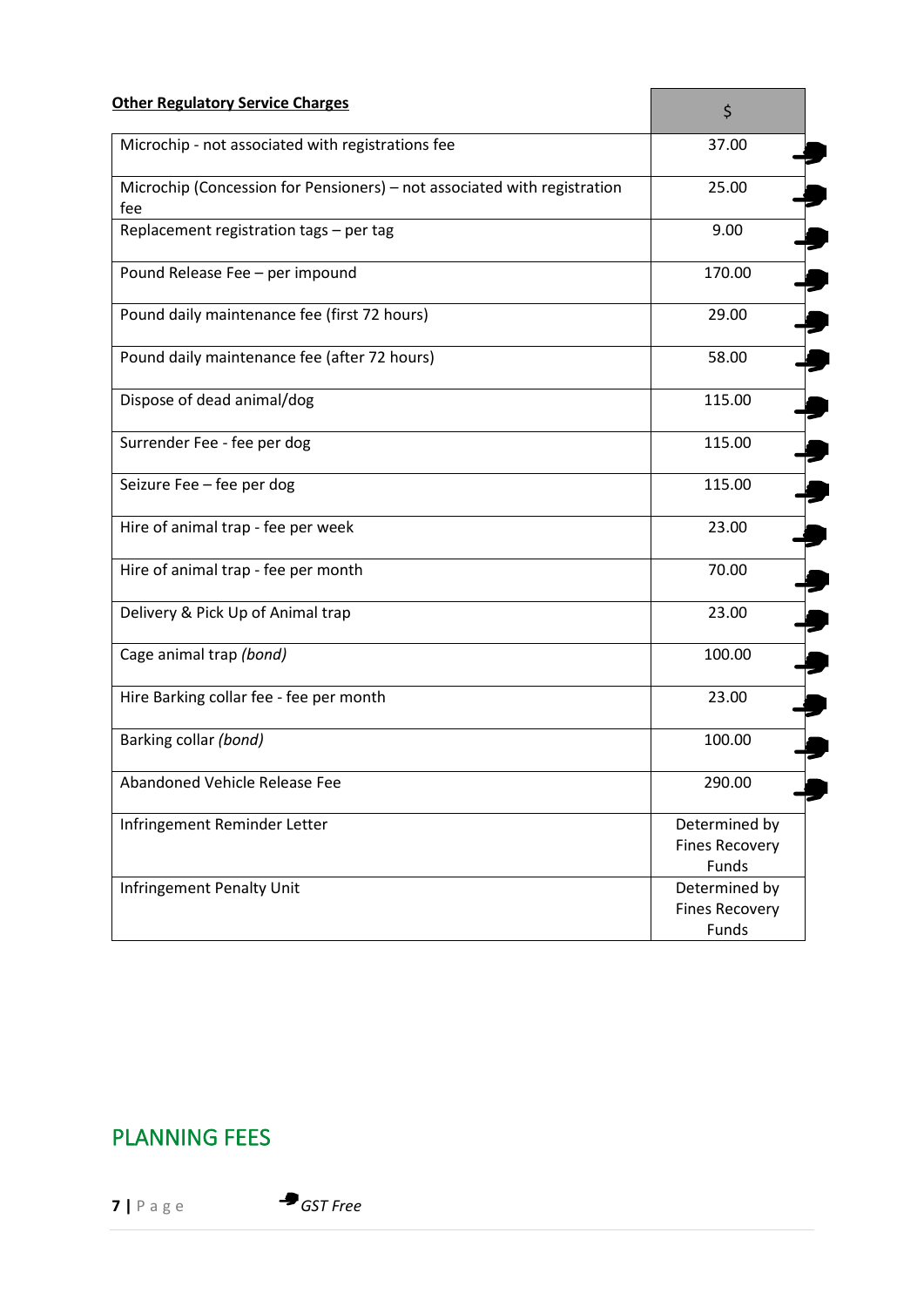<span id="page-7-0"></span>

| <b>All Planning &amp; Works Fees</b>                                                                                                                                                                                                                                                                                                                              | \$                                                   |
|-------------------------------------------------------------------------------------------------------------------------------------------------------------------------------------------------------------------------------------------------------------------------------------------------------------------------------------------------------------------|------------------------------------------------------|
| Administrative Fee for review of Subdivision plans and Clearances<br>(Includes one inspection for each required Construction hold point, one<br>handover inspection at time of Clearance of General Conditions, and two<br>final inspections at time of Release from Defects Liability Period; charged<br>at time of request for Clearance of General Conditions) | 2% of estimated<br>Value of Assets<br>(Min \$246.00) |
| Application Fee for review of:<br>Access plans<br>Stormwater Design plans<br><b>Construction and Environmental Management Plans</b><br><b>Traffic Management Plans</b><br><b>Traffic Impact Assessments</b><br>Road Safety Audits<br>(Per submission per type of plan/report, charged at time of application)                                                     | 103.00                                               |
| Application Fee for Works Permit (charged at time of application)                                                                                                                                                                                                                                                                                                 | 103.00                                               |
| Defect Liability Period Bond<br>(Charged prior to issuing Clearance of General Conditions/Works Permit)                                                                                                                                                                                                                                                           | 5% of estimated<br>Value of Assets (Min<br>\$500)    |
| <b>Outstanding Works Bond</b><br>(Charged prior to issuing Clearance of General Conditions/Works Permit)                                                                                                                                                                                                                                                          | Determined by<br>Council, based on<br>industry rates |
| Inspection Fee (as required, applies for each inspection except as detailed<br>above under Subdivision Fees; charged prior to issuing clearance)                                                                                                                                                                                                                  | 144.00                                               |
| Road Openings/Road Closings                                                                                                                                                                                                                                                                                                                                       | 2,100.00                                             |
| Wide Load Permits - Refundable bond<br>Permit Deposit Required before move is undertaken<br>** Must be paid by MVR permit holder.                                                                                                                                                                                                                                 | 2,500.00                                             |
| Administration Cost (non-refundable) (Inspection fee and damages at<br>cost will be deducted from refundable bond).<br>** Must be paid by MVR permit holder.                                                                                                                                                                                                      | 257.25                                               |
| Charge for replacement of all Litchfield Council assets (includes but is not<br>limited to bitumen/gravel roads, bitumen/concrete/gravel accesses, and<br>excavation; charged at completion of works)                                                                                                                                                             | Actual Cost + 30%                                    |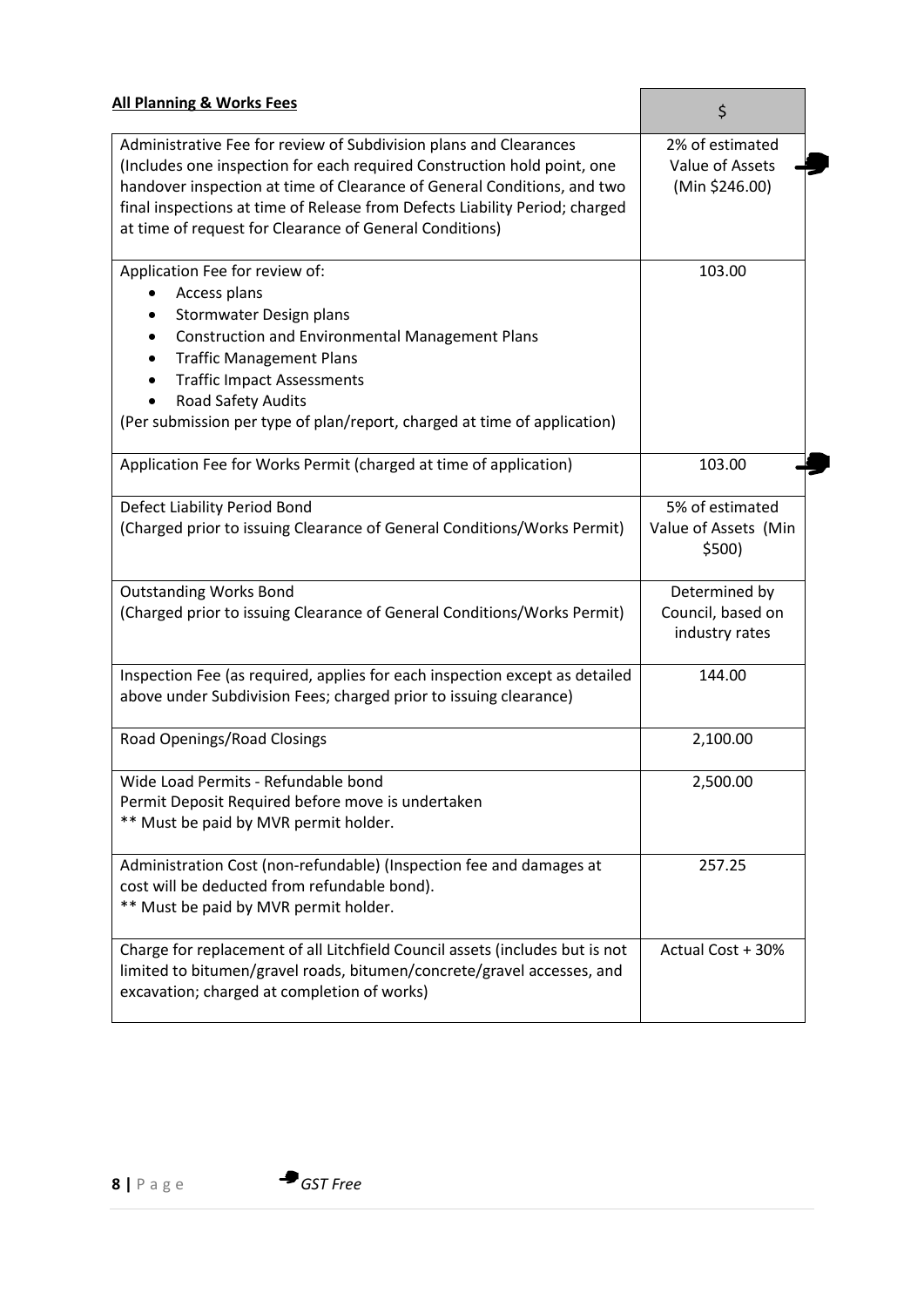### <span id="page-8-0"></span>WASTE DISPOSAL

Council has three waste transfer stations.

- Humpty Doo Waste Transfer Station (HDWTS)
- Howard Springs Waste Transfer Station (HSWTS)
- Berry Springs Waste Transfer Station (BSWTS)

| Litchfield Council Residents [Notes 2, 3, 4]                                                                                                                   | <b>HDWTS</b>           | <b>HSWTS</b>        | <b>BSWTS</b>        |  |
|----------------------------------------------------------------------------------------------------------------------------------------------------------------|------------------------|---------------------|---------------------|--|
| <b>Uncontaminated Green Waste</b>                                                                                                                              | Free                   | Free                | Free                |  |
| <b>Contaminated Green Waste</b>                                                                                                                                | Free                   | Free                | Free                |  |
| Contaminated & Unsorted Residential Household Waste                                                                                                            | Free                   | Free                | Free                |  |
| <b>Construction waste</b><br>Concrete, tiles, bricks, porcelain and terracotta which<br>are clean and uncontaminated (including without steel<br>reinforcing). | Free                   |                     |                     |  |
| <b>Construction waste</b><br>Concrete, tiles, bricks, porcelain and terracotta which<br>are contaminated with steel reinforcing or scrap metal<br>only.        | Free                   | <b>Not Accepted</b> | <b>Not Accepted</b> |  |
| <b>Construction waste</b><br>Unsorted and certified free of listed waste substances.                                                                           | Free                   |                     |                     |  |
| Construction waste<br>Unsorted and un-certified free of listed waste<br>substances.                                                                            | <b>Not</b><br>Accepted |                     |                     |  |

| Non-Litchfield Residents [Notes 1,<br>2, 4]    |                           | <b>HDWTS</b> | <b>HSWTS</b> | <b>BSWTS</b> |
|------------------------------------------------|---------------------------|--------------|--------------|--------------|
| Uncontaminated Green Waste - Non-<br>Residents | per tonne<br>(min Charge) | 16.00        |              |              |
| <b>Unsorted Waste - Non-Residents</b>          | per tonne<br>(min Charge) | 20.00        | Not          | ioK          |

| <b>Sales - All Waste Transfer Stations</b>                                                              | <b>HDWTS</b> |       | <b>HSWTS</b> |       | <b>BSWTS</b> |
|---------------------------------------------------------------------------------------------------------|--------------|-------|--------------|-------|--------------|
| Green waste mulch per cubic metre                                                                       |              | 25.00 |              | 25.00 | 25.00        |
| Green waste mulch per cubic metre (minimum of 30<br>cubic metres taken in 10 cubic meter instalments by |              |       |              |       |              |
| arrangement only)                                                                                       |              | 15.00 |              | 15.00 | N/A          |
| Crushed Concrete per cubic metre                                                                        |              | 25.00 |              | 25.00 | N/A          |

**9 |** P a g e *GST Free*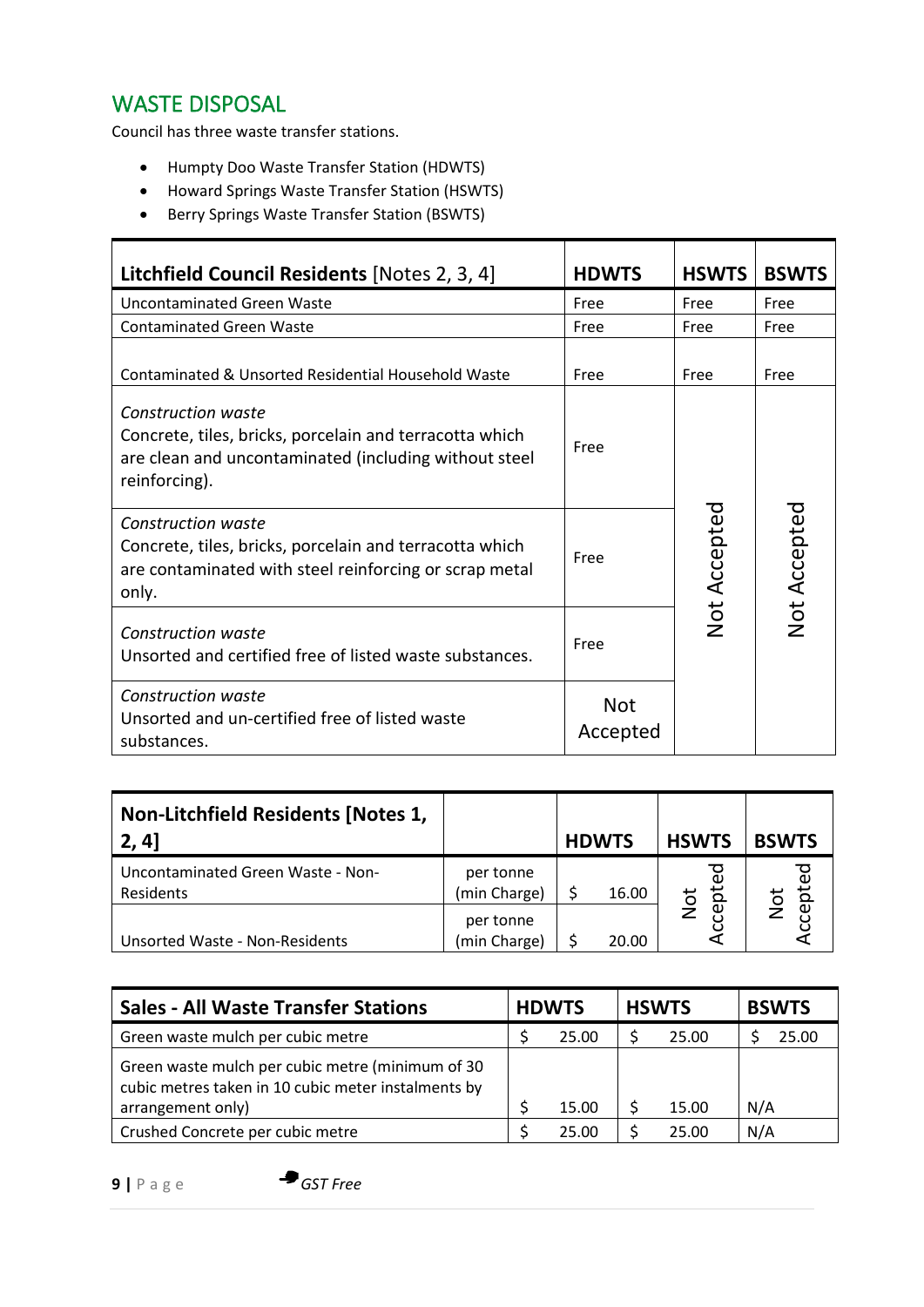| <b>Commercial Waste [Notes 1, 2, 3]</b>                                                                                                                                             |                        | <b>HDWTS</b>               | <b>HSWTS</b> | <b>BSWTS</b> |
|-------------------------------------------------------------------------------------------------------------------------------------------------------------------------------------|------------------------|----------------------------|--------------|--------------|
| Uncontaminated Green Waste                                                                                                                                                          | per tonne              | \$<br>72.00                |              |              |
| <b>Contaminated Green Waste</b>                                                                                                                                                     | per tonne              | \$<br>180.00               |              |              |
| Contaminated & Unsorted Waste                                                                                                                                                       | per tonne              | \$<br>180.00               |              |              |
| <b>Construction Waste</b><br>Concrete, tiles, bricks, porcelain and<br>terracotta which are clean and<br>uncontaminated (including without steel<br>reinforcing).                   | per tonne              | \$<br>37.00                | Accepted     | Not Accepted |
| <b>Construction Waste</b><br>Concrete, tiles, bricks, porcelain and<br>terracotta which are contaminated with<br>steel reinforcing or scrap metal only<br>Minimum charge (per load) | per tonne<br>per tonne | 103.00<br>S<br>\$<br>20.00 | Not          |              |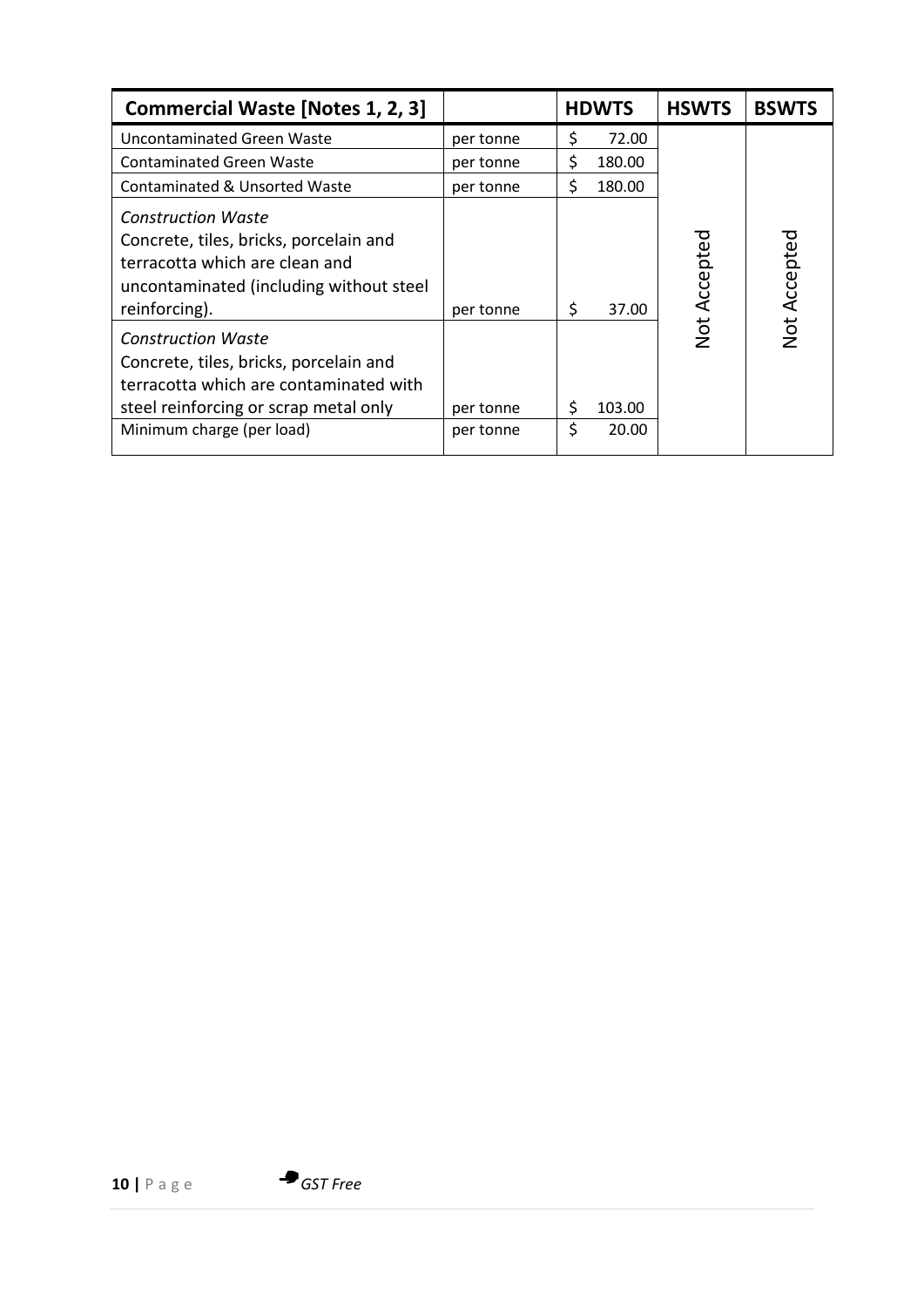| <b>Cost Recovery Fees Commercial or Residential</b> | <b>HDWTS</b>                             | <b>HSWTS</b> | <b>BSWTS</b> |
|-----------------------------------------------------|------------------------------------------|--------------|--------------|
| <b>Tyres (Each)</b>                                 |                                          |              |              |
| PASSENGER [Note 5]                                  | \$<br>8.50                               |              |              |
| PASSENGER CONTAMINATED OR W/RIM [Note 5]            | \$<br>20.00                              |              |              |
| LIGHT TRUCK / 4WD [Note 5]                          | \$<br>15.00                              |              |              |
| LIGHT TRUCK / 4WD CONTAMINATED OR W/RIM [Note 5]    | $\overline{\xi}$<br>40.00                |              |              |
| TRUCK [Note 5]                                      | $\overline{\boldsymbol{\zeta}}$<br>30.00 | Not Accepted | Not Accepted |
| TRUCK CONTAMINATED OR W/RIM [Note 5]                | $\overline{\boldsymbol{\xi}}$<br>85.00   |              |              |
| <b>SUPER SINGLE</b>                                 | \$<br>55.00                              |              |              |
| SUPER SINGLE CONTAMINATED OR W/RIM                  | \$<br>165.00                             |              |              |
| SOLID SMALL - 0m - 0.35m                            | \$<br>30.00                              |              |              |
| SOLID MEDIUM - 0.36m - 0.50m                        | $\overline{\boldsymbol{\zeta}}$<br>45.00 |              |              |
| SOLID LARGE - 0.51 - 0.65m                          | \$<br>60.00                              |              |              |
| SOLID EXTRA LARGE - > 0.65m                         | \$<br>75.00                              |              |              |
| <b>RACING SLICKS</b>                                | \$<br>12.00                              | Not Accepted | Not Accepted |
| TRACTOR SMALL - 0m - 1.1m                           | \$<br>130.00                             |              |              |
| TRACTOR LARGE - 1.1m - 2.1m                         | \$<br>205.00                             |              |              |
| FORKLIFT SMALL - 0m - 0.35m                         | \$<br>20.00                              |              |              |
| FORKLIFT MEDIUM - 0.36m - 0.50m                     | $\overline{\boldsymbol{\zeta}}$<br>35.00 |              |              |
| FORKLIFT LARGE - 0.51 - 1 m                         | \$<br>50.00                              |              |              |
| <b>GRADER</b>                                       | \$<br>125.00                             |              |              |
| <b>MOTORCYCLE</b>                                   | \$<br>6.00                               |              | Not Accepted |
| MOTORCYCLE CONTAMINATED OR W/RIM                    | \$<br>18.00                              |              |              |
| EARTH MOVER SMALL - 0m - 1.2m                       | \$<br>165.00                             |              |              |
| EARTH MOVER MEDIUM - 1.25m - 1.6m                   | \$<br>408.00                             | Not Accepted |              |
| EARTH MOVER LARGE - 1.65m - 2.2m                    | \$<br>812.00                             |              |              |
| EARTH MOVER EXTRA LARGE - 2.25m - 4m                | \$1,620.00                               |              |              |
| SKID-STEER                                          | \$<br>21.00                              |              |              |
|                                                     |                                          |              |              |
| Air conditioners: Certified De-gassed [Note 6]      | <b>FREE</b>                              |              |              |
| Air conditioners: Not De-gassed                     | \$<br>20.00                              |              |              |
| Fridges and Freezers: Certified De-gassed [Note 6]  | <b>FREE</b>                              |              |              |
| Fridges and Freezers: Not De-gassed                 | \$<br>20.00                              |              |              |
| Gas bottles: Top removed and additional hole        | <b>FREE</b>                              | Not Accepted | Not Accepted |
| Gas bottles: complete un-processed                  | \$<br>17.50                              |              |              |
| Fire Extinguishers: Discharged and top removed      | <b>FREE</b>                              |              |              |
| Fire Extinguishers: Complete un-processed           | \$<br>17.50                              |              |              |